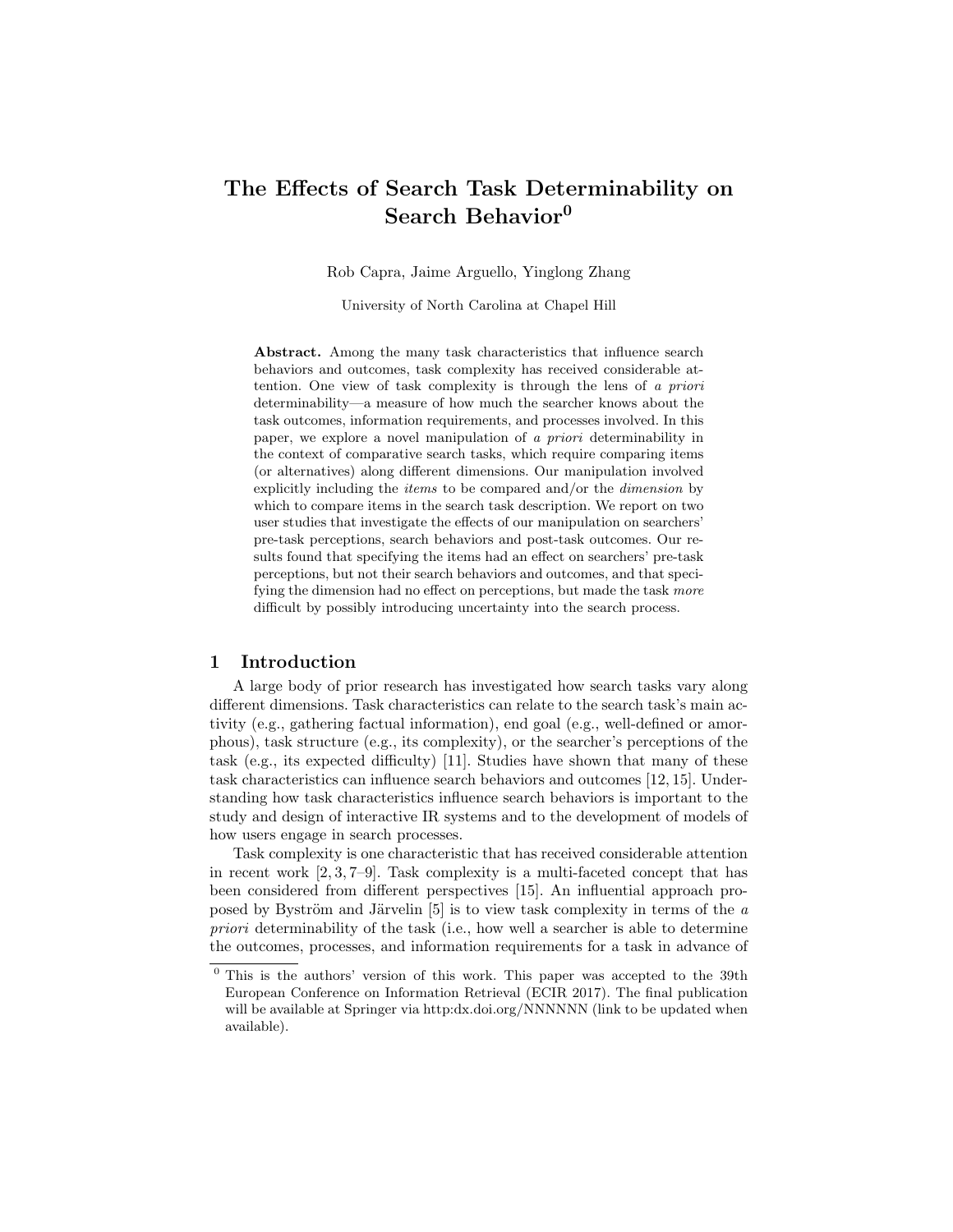actually performing it) [5, 13, 3]. A search task with low determinability is one with high *uncertainty* regarding the solution, information requirements, and the processes involved in gathering the needed information.

In this paper, we explore a *priori* determinability as a way to investigate the effects of task complexity on searchers' perceptions, search behaviors, and outcomes. Our goal was to manipulate the determinability of tasks while holding other task characteristics constant. To this end, we focus on comparative tasks. Our study participants were asked to search for information in order to compare and contrast items (or alternatives) belonging to the same category. For example, one of the tasks asked participants to compare and contrast different methods for purifying water during a hiking trip. Comparative tasks involve two important activities: (1) identifying the different items belonging to the given category (e.g., water filters, chemical tablets, boiling techniques) and (2) identifying the different dimensions by which the items can differ (e.g., the weight of the equipment, the time it takes to purify the water, the micro-organisms eliminated). We created 17 different task groups with 4 determinability levels each. Our four determinability levels were operationalized by explicitly including or excluding the items and dimensions in the task description.

We report on two crowdsourced studies (Study 1 and Study 2) that investigate the following three main research questions (RQ1-RQ3). In RQ1, we investigate whether searchers perceive differences in determinability when we include items and/or dimensions in a comparative search task description. In RQ2, we consider whether our manipulation of determinability yields differences in search behaviors and strategies. Finally, in RQ3, we investigate whether our manipulation of determinability yields differences in perceived outcome measures (e.g., difficulty, engagement, satisfaction) reported after completing the task. Study 1 investigates RQ1, and Study 2 investigates RQ2 and RQ3.

## 2 Related Work

Our research builds on prior work focused on understanding how task characteristics influence search behaviors and outcomes.

Tasks play an important role in understanding information seeking and searching  $[14]$ . Byström and Hansen  $[4]$  distinguish between work tasks, informationseeking tasks, and information search tasks. A search task is done in the context of an information-seeking task and both are done in the context of a work task. In this paper, we manipulate determinability at the information search task level.

A large body of prior work has characterized tasks along different dimensions. Li and Belkin [11] provide an extensive literature review and propose a classification scheme, including aspects of the task's activity, goal, and structure.

Different characterizations of task complexity have been proposed in prior work (see Wildemuth et al. [15] for a review). Campbell [6] characterized task complexity in terms of: (1) the number of required outcomes, (2) the number of paths to the outcomes, (3) the level of uncertainty about the paths, and (4) the degree of interdependence between the paths. Jansen et al. [8] (and later Kelly et al. [9]) used Anderson and Krathwohl's taxonomy of learning outcomes from educational theory [1] to create tasks with different levels of cognitive complexity.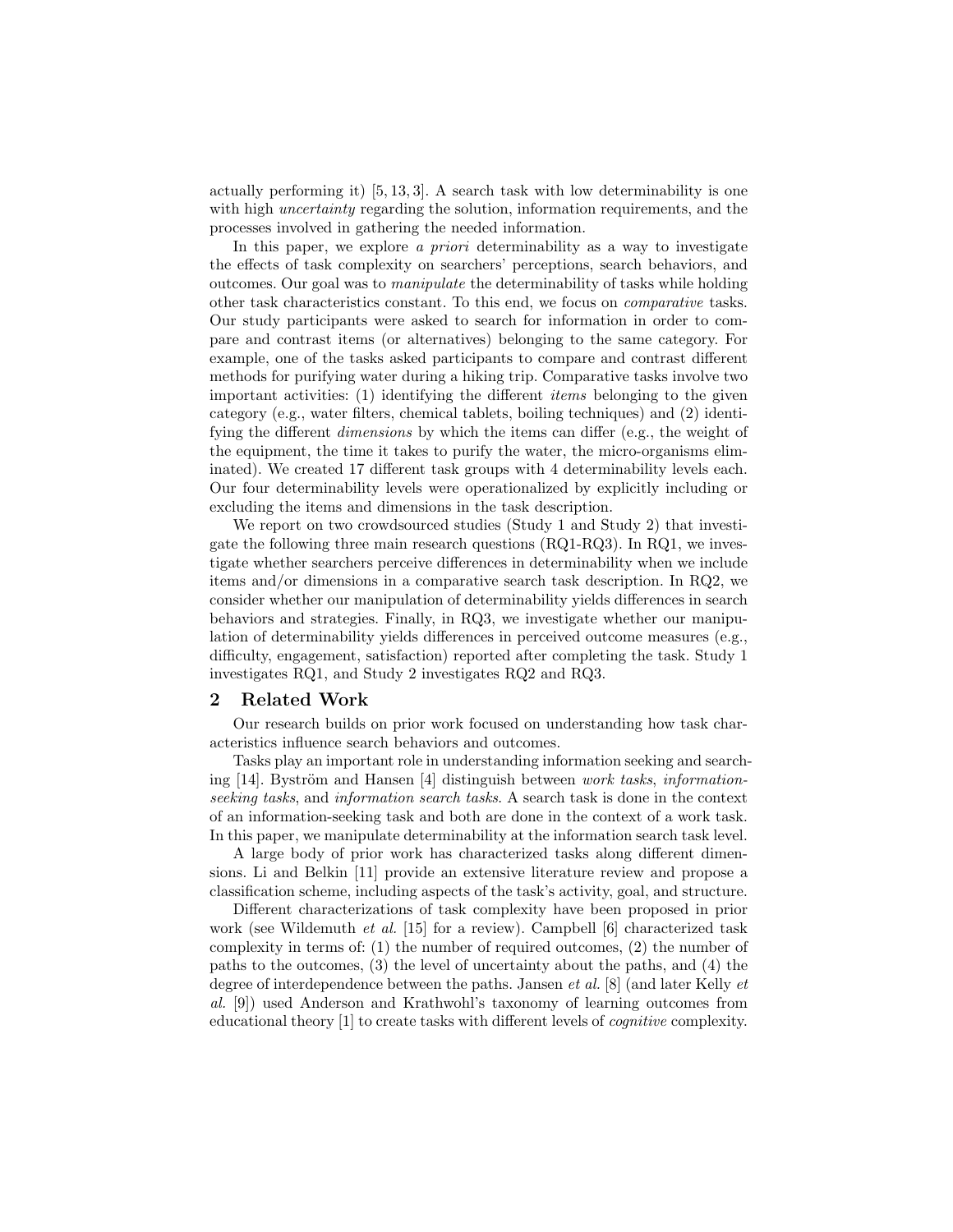Cognitive complexity is associated with the amount of learning and mental effort required to complete the task. The simplest tasks (called remember tasks) require verifying or searching for a specific fact, while the most complex tasks (called create tasks) require searching in order to develop a new solution to a problem.

More closely related to our work, Byström and Järvelin [5] (and later Bell and Ruthven [3]) reduced task complexity to the a priori determinability of the task. Byström and Järvelin  $[5]$  defined a priori determinability as the extent to which a searcher is able to internalize the task at hand and deduce: (1) the task outcomes, (2) the information needed to produce the outcomes, and (3) the processes associated with gathering the required information. In later work, Bell and Ruthven [3] sought to manipulate the a priori determinability of tasks in a study. Tasks were designed to influence the *a priori* determinability of:  $(1)$  the information needed,  $(2)$  the strategy for searching, and  $(3)$  the need to synthesize information from multiple sources.

Similar to our research, past studies have investigated how different characterizations of task complexity influence participants' expectations, behaviors, and outcomes. Studies have found that complex tasks are associated with higher levels of expected difficulty [9, 7, 3], experienced difficulty [2, 7, 9, 3], and search effort as indicated by measures derived from queries, clicks, bookmarks, and the task completion time  $[2, 7-9]$ . Additionally, Kelly *et al.* [9] found that participants' choice of queries, query-terms, and pages visited diverged more from each other during complex tasks. Finally, Capra et al. [7] found that task complexity affected participants' engagement with a search assistance tool.

Our research adds to this body of work by investigating how a novel manipulation of task determinability in the context of comparative search tasks affects users' expectations, search behaviors, and experiences.

# 3 Determinability of Comparative Tasks

In this work, we manipulated the determinability of comparative tasks. Our tasks asked participants to compare and contrast items or alternatives belonging to the same category. Comparative tasks fall under the analyze level of cognitive complexity. According to Anderson and Krathwohl [1], analyze tasks require "breaking materials or concepts into parts and determining how the parts relate to each other", and may involve mental and physical activities such as "organizing and differentiating" and "creating spreadsheets". Comparative tasks involve two important activities: (1) identifying the different items associated with the given topic, and (2) identifying dimensions by which the items can differ.

Our manipulation involved making the task narrower in scope by specifying the items to be compared and/or the dimension by which to compare the items. We created 17 task topics (groups) with 4 determinability levels each, for a total of 68 task descriptions.<sup>1</sup> Each task included a background story that motivated the information need. The background story was consistent across all task descriptions within the same group, and the final information request

<sup>1</sup> Task descriptions are available at https://ils.unc.edu/searchstructures/ resources/ecir2017\_tasks.txt.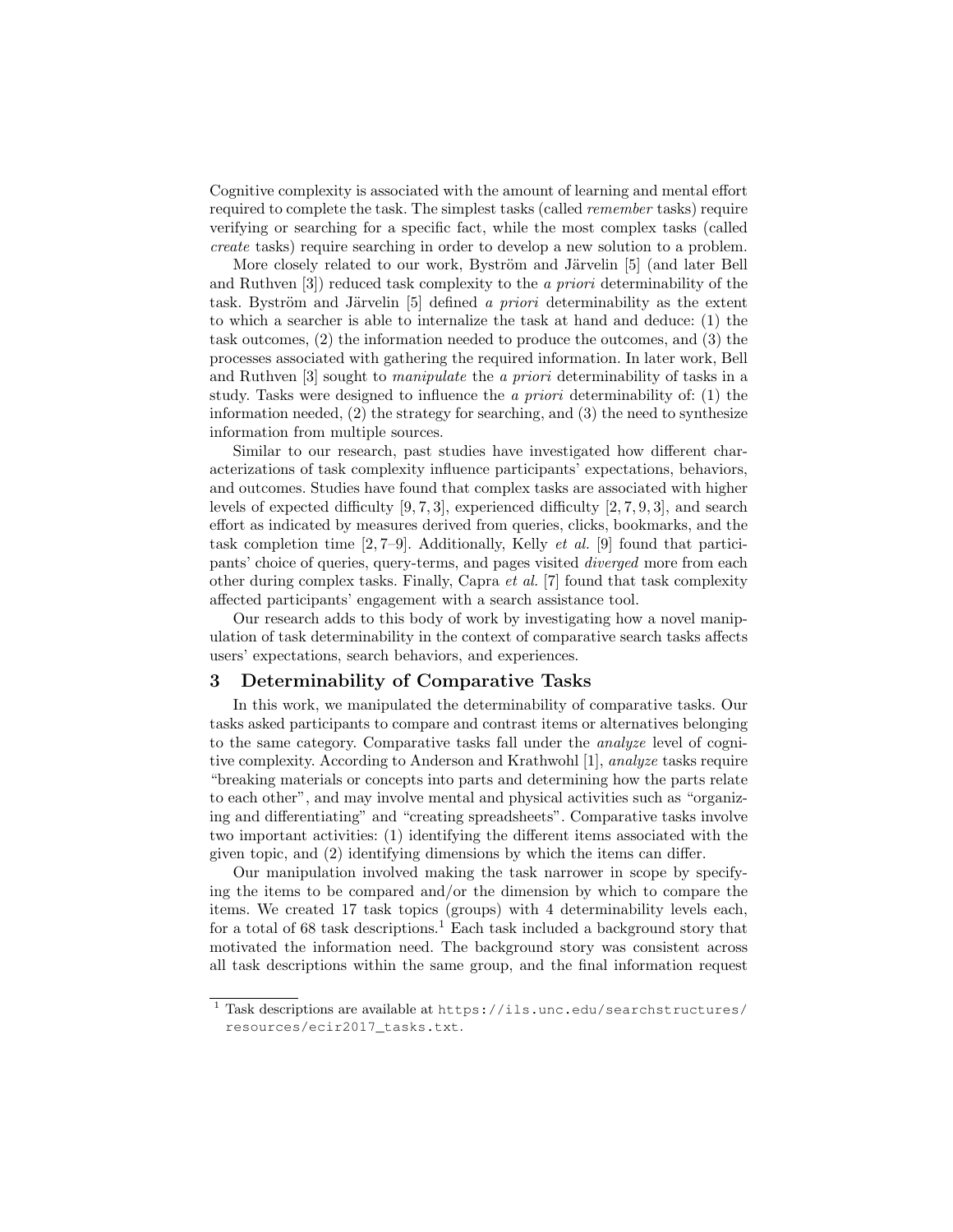was manipulated to elicit different levels of determinability. Below, we illustrate our four determinability levels for one task group. The items and dimension are shown in bold.

Unspecified (U): no items or dimension specified.

"You are planning an extended hiking trip. You heard that it can be unsafe to drink water directly from streams along the trail and that you need to purify water before drinking it. You would like to learn more about this. For this task, find out: What are different methods for purifying water to drink from streams and how do they differ?"

- Specified Items (I): specified two items to compare, but not the dimension. "You are planning... For this task, find out: How do **boiling water** and using a charcoal filter differ as methods for purifying water from streams?"
- $-$  Specified Dimension (D): specified the dimension, but not the items. "You are planning... For this task, find out: What are different methods for purifying water to drink from streams and how do they differ in terms of the micro-organisms eliminated?"
- Both (B): specified both items and the dimension. "You are planning... For this task, find out: How do boiling water and using a charcoal filter differ as methods for purifying water from streams in terms of the micro-organisms eliminated?"

Figure 1 illustrates a conceptual representation of comparative tasks as a grid to compare items across dimensions. Our unspecified tasks (Region U) left the items and dimensions completely open. Our specified items and specified dimension tasks were more narrowly focused by specifying two items to compare (Region I) or by specifying one dimension by which to compare any number of items (Region D). Finally, our both tasks were the most narrowly focused and limited the comparison to two items and one dimension (Region B).



Fig. 1. Conceptual Representation of Comparative Tasks.

Our manipulation of task determinability can also be understood in light of the three factors described in Bell and Ruthven [3]. We expected that making the task more narrowly focused would produce less uncertainly in terms of the: (1) information needed, (2) the strategy for finding relevant content, and (3) the need to consult multiple sources. Table 1 lists the different topics, items, and dimensions associated with our 17 task groups.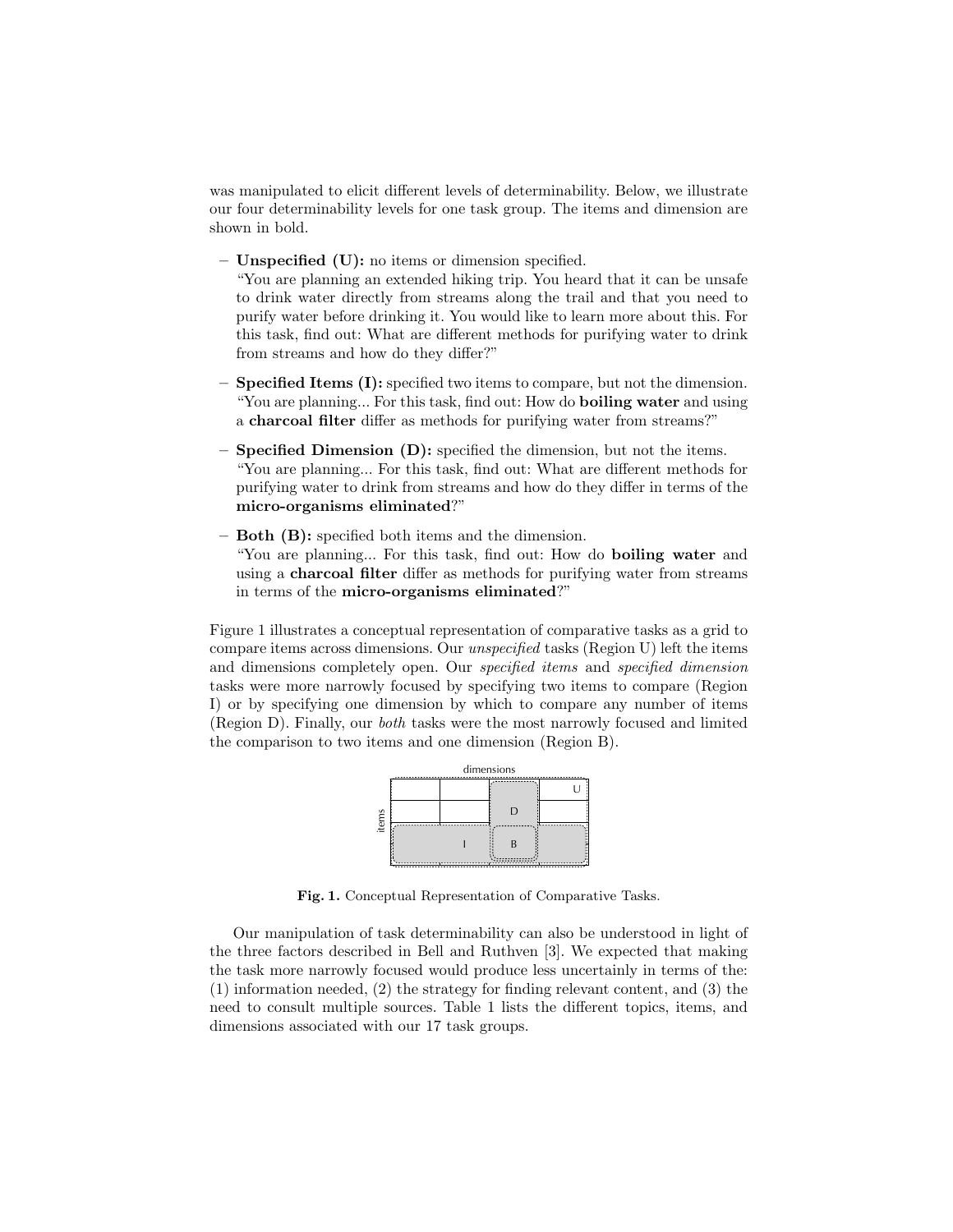| <b>Topic</b>                | Items                             | Dimension                  |
|-----------------------------|-----------------------------------|----------------------------|
| water purification methods  | boiling water and charcoal filter | micro-organisms eliminated |
| carpal tunnel treatments    | wrist splints and corticosteroids | side-effects               |
| medicinal herbs for colds   | Echinacea and St. John's Wort     | effectiveness              |
| motor oil for cars          | synthetic and organic motor oils  | performance                |
| types of rice               | rice and brown rice               | fiber content              |
| types of lightbulbs         | fluorescent bulbs and LEDs        | type of light              |
| types of ballet             | classical and neoclassical        | physical movements         |
| music speaker materials     | polypropylene and paper           | high-frequency performance |
| garden fertilizers          | organic and chemical fertilizers  | nutrient content           |
| types of paint thinner      | linseed and poppyseed oil         | effect on paint color      |
| wifi routers                | single band and dual band         | signal interference        |
| different types of plastic  | PET and PVC                       | ability to be recycled     |
| indoor dog breeds           | Pug and Bichon Frise              | amount of exercise needed  |
| smoking cessation methods   | nicotine gum and nicotine patches | success rate               |
| covering material for couch | leather and microfiber            | ease of cleaning           |
| Chinese keyboards           | Pinyin and Wubi methods           | difficulty of learn        |
| cooking skillet materials   | aluminum and cast iron            | ability to distribute heat |

Table 1. Task topics, items, and dimensions used in our task descriptions.

# 4 Study 1: Search Task Evaluation

In our first research question (RQ1), we investigate whether specifying the items and/or the dimension of a comparative task might influence participants' perceptions of the a priori determinability and expected difficulty of the task.

To investigate this question, we conducted a crowdsourced study using the Amazon Mechnical Turk (MTurk). Participants were asked to read a series of four search task descriptions and rate their level of agreement with a set of 10 statements about their impressions of each task. Participants were asked to imagine that they were going to search for information using a web search engine in order to answer the task. Since we were primarily interested in participants' impressions of the task, participants did not actually perform the search. To gain statistical power, we designed Study 1 with task determinability as a within-subject factor. To keep the study manageable, we chose a subset of four task topics (carpal tunnel treatments, motor oil for cars, garden fertilizers, and types of plastic). Each participant did all four tasks, each with a different determinability level. Treatment combinations  $(n=16)$  were created using a Latin square and participants were randomly assigned to one. Ultimately, we collected usable data from 63 participants.

Through a series of small-scale pilot tests, we developed a set of 10 statements (Table 2) to measure participants' perceptions about the task descriptions. These statements inquire about a range of concepts related to determinability and expected difficulty, including: prior knowledge, how focused the task is, whether it includes new information previously unknown to the participant, and the scope of the task in terms of the items to be compared and the dimensions by which to compare them. Participants indicated their level of agreement with the 10 statements on a 7-point scale from strongly disagree (1) to strongly agree (7). The statements were displayed below the task description. Participants were not allowed to go back after submitting responses for a task.

We recruited U.S. MTurk workers with  $a \geq 95\%$  acceptance rate. Participants were paid \$0.75 USD and were allowed to complete the study only once.

Study 1 Results (RQ1): Table 3 summarizes the results for each of the 10 measures for each level of task determinability. We conducted one-way repeated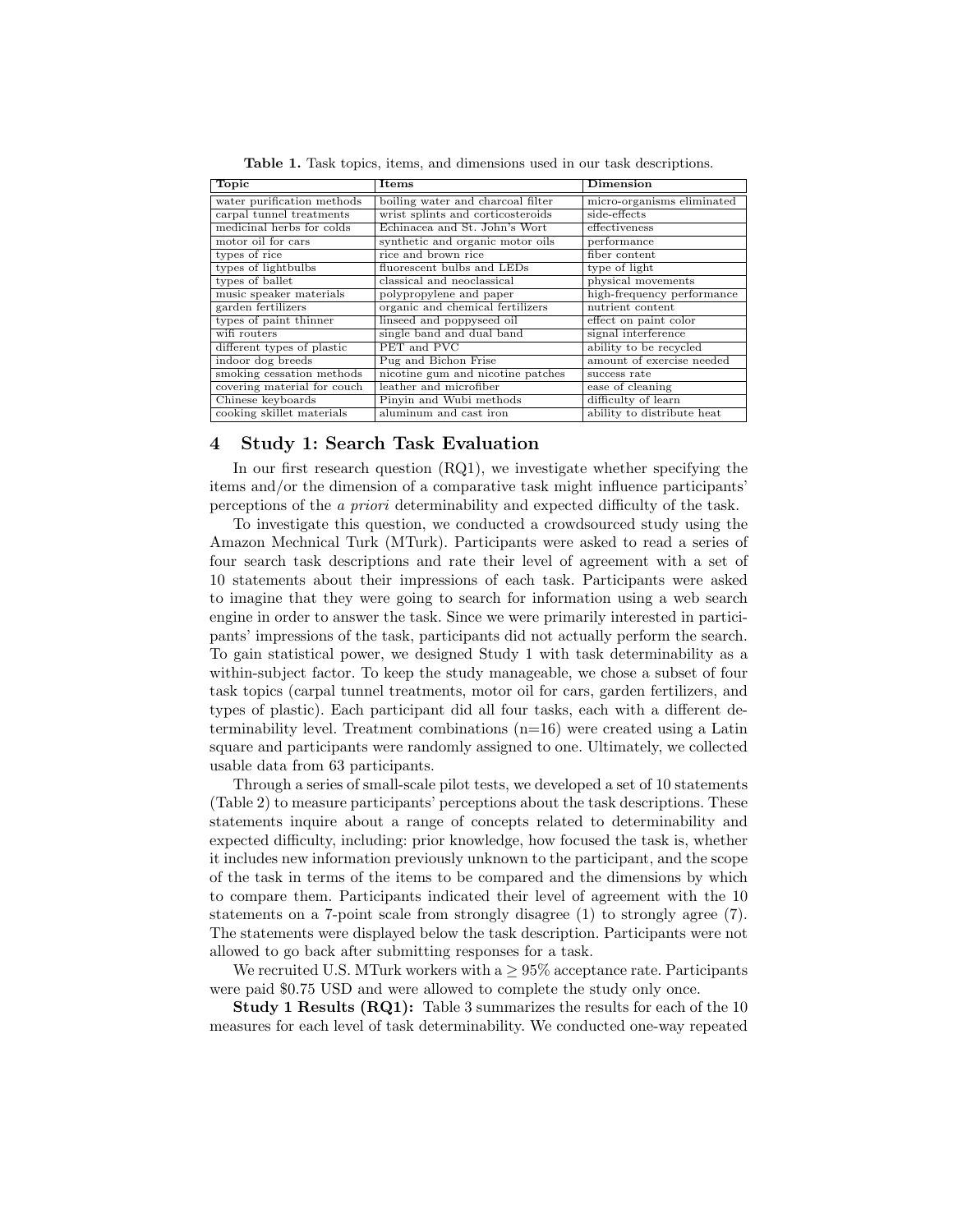Table 2. Study 1 Questionnaire Measures

| Measure           | <b>Agreement Statement</b>                                                          |
|-------------------|-------------------------------------------------------------------------------------|
| PriorKnow         | I already know a lot about this topic.                                              |
| Specificity       | The task is very specific.                                                          |
| <b>Difficulty</b> | I think the task will be difficult.                                                 |
| Focused           | The information requested is narrowly focused.                                      |
| NewInfo           | The task description provides me with information that I did not already know.      |
| LackDim           | There are dimensions of the task that are not specified in the description.         |
| ManyDetail        | The task description has a lot of details.                                          |
| LookFor           | Right now, I know some specific things to look for to address the task.             |
| <b>SpecItems</b>  | The task is very specific in terms of the number of items I need to compare.        |
| SpecDim           | The task is very specific in terms of the factors I need to consider when comparing |
|                   | the items.                                                                          |

measures ANOVAs to investigate the differences of determinability on each measure. Table 3 shows the results of this analysis, along with post-hoc comparisons using the modified Bonferroni correction outlined in Keppel [10](p.170).

Table 3. Study 1 Questionnaire Results. The task versions with specified items are shown with gray background

|                   | Unspecified $(U)$ | Items $(I)$ | Dimension $(D)$ | Both $(B)$ | $\boldsymbol{p}$  | post-hoc                   |
|-------------------|-------------------|-------------|-----------------|------------|-------------------|----------------------------|
| PriorKnow         | 3.19(1.62)        | 2.47(1.60)  | 2.97(1.70)      | 2.34(1.38) | .001              | $U>I,B$ : $D>B$            |
| Specificity       | 5.07(1.48)        | 5.52(1.27)  | 5.20(1.39)      | 5.72(1.07) | .000.             | $U\langle I,B; D\langle B$ |
| <b>Difficulty</b> | 3.52(1.55)        | 3.61(1.56)  | 3.66(1.63)      | 3.87(1.53) | .532              |                            |
| Focused           | 4.51(1.45)        | 5.19(1.29)  | 4.79(1.32)      | 4.95(1.34) | .007              | $U\text{<}I,B$             |
| NewInfo           | 3.59(1.70)        | 4.15(1.83)  | 3.75(1.62)      | 4.18(1.76) | .027              | $U\leq I,B$                |
| LackDim           | 3.82(1.58)        | 3.19(1.50)  | 3.55(1.59)      | 3.44(1.48) | .057              | U > I                      |
| ManyDetail        | 3.88(1.44)        | 4.38(1.39)  | 4.22(1.55)      | 4.52(1.54) | .032              | $U\leq I,B$                |
| LookFor I         | 5.08(1.18)        | 5.33(1.17)  | 5.43(1.13)      | 5.08(1.52) | .131              |                            |
| SpecItems         | 4.00(1.65)        | 5.15(1.51)  | 4.50(1.76)      | 5.21(1.56) | .000 <sub>1</sub> | $U < D,I,B$ ; $D < I,B$    |
| SpecDim           | 4.83(1.40)        | 5.02(1.42)  | 4.98(1.35)      | 5.35(1.22) | .050              | $U$ $\!<$ $B$              |

Table 3 shows three important trends. First, our manipulation of determinability had a significant effect for 8 of the 10 measures—only Difficulty and LookFor did not show significant differences. It is possible that participants reported similar levels of expected difficulty because all task descriptions were associated with comparative tasks at the analyze level of Anderson and Krathwhol's taxonomy [1].

The second important trend is that specifying the items in the task description had a strong effect on many of our measures. This can be seen by comparing task versions I and B (the two where the items were specified) with task versions U and D (the two where the items were *not* specified). The observed differences were generally in the directions we expected—the tasks with the specified items (I and B) were perceived to be more focused, had more details, and were more specific in terms of the items and dimensions to be considered. Similarly, the tasks with the specified items (I and B) were perceived to provide more information that the participant did not already know (NewInfo), and influenced participants to rate their prior knowledge as being lower (PriorKnow).

The third important trend is that specifying the dimension in the task description did not have a strong effect. This can be seen by comparing pairs of tasks where the only difference was the specified dimension (compare U vs. D and I vs. B). Based on our post-hoc comparisons, task versions U and D, as well as task versions I and B, were statistically equal for 9 out of 10 measures. Spe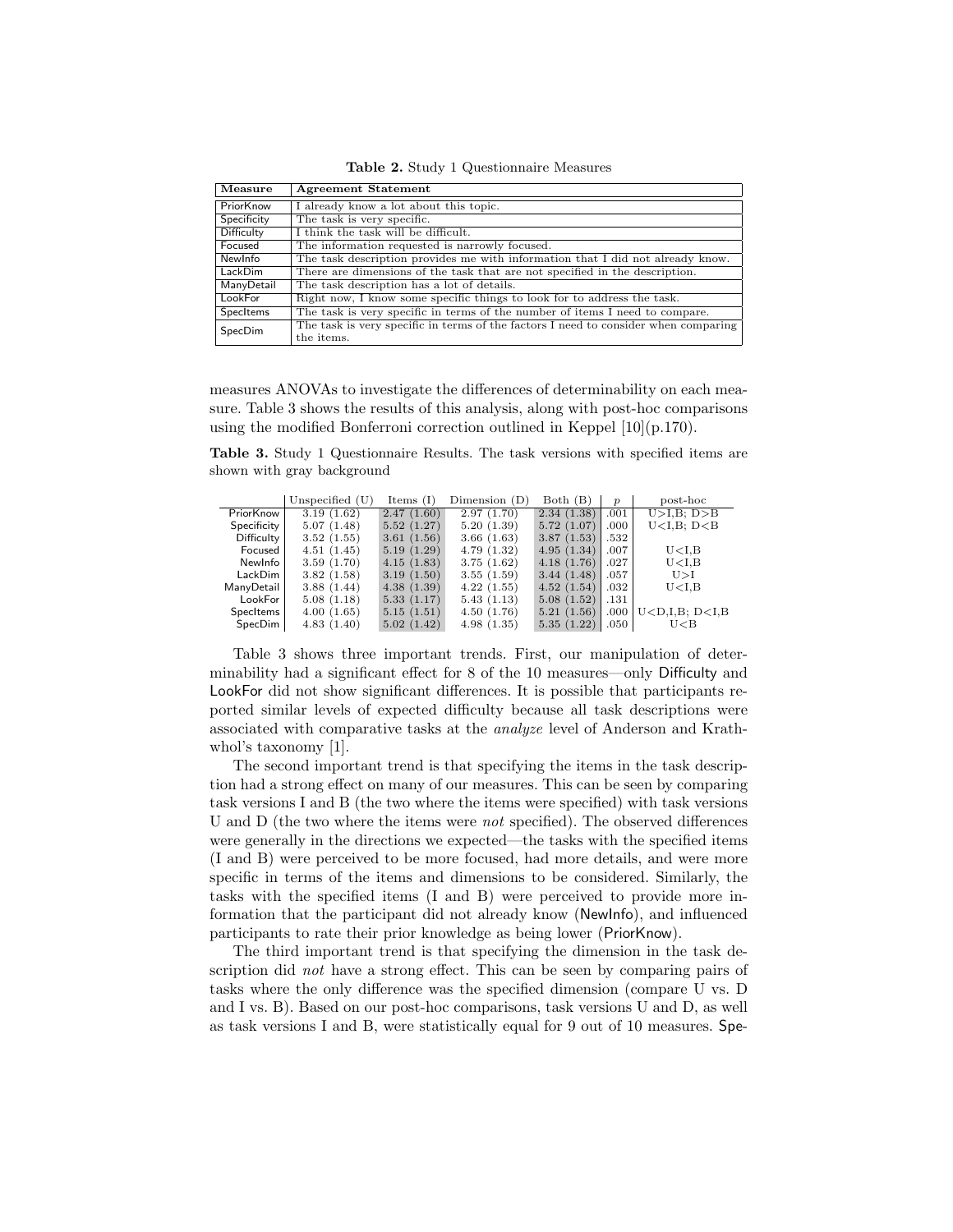cItems was the only measure for which specifying the dimension had a significant difference (U<D).

We were also interested in understanding how participants interpreted our 10 measures. To investigate this, we conducted an exploratory factor analysis with principle components analysis (using varimax rotation) and found a solution using two factors that explained 51% of the variance. All measures had factor loadings  $\geq 0.6$  for these two factors, with no measures having a cross-loading  $\geq 0.4$ . Because the measures had loadings  $\geq 6$ , we kept them all in our final solution.

The final factor loading matrix is shown in Table 4, and suggests that our questions measured two main concepts. Factor 1 focuses on the expected difficulty of the task. These measures were inversely related—when participants perceived the task as specifying new information, they reported having less prior knowledge, and expected the task to be more difficult. Factor 2 focuses on the determinability of the task—the extent to which the task specified the information needed to complete it and reduced uncertainty about what to look for. Most of the measures loaded on this factor and were directly related. LackDim was negatively weighted because of its negative wording (Table 2). These results also suggest that participants did not make a strong distinction between our questions about the specification of items versus dimensions.

Table 4. Study 1 Factor Analysis

| Measure           | Factor 1 | Factor 2 |
|-------------------|----------|----------|
| PriorKnow         | $-.606$  |          |
| Specificity       |          | .752     |
| <b>Difficulty</b> | .693     |          |
| Focused           |          | .741     |
| NewInfo           | .620     |          |
| LackDim           |          | $-.612$  |
| ManyDetail        |          | .636     |
| LookFor           |          | .702     |
| SpecItems         |          | .661     |
| <b>SpecDims</b>   |          | .735     |

### 5 Study 2: Search Behaviors and Outcomes

In our remaining research questions, we investigate whether and how specifying items and/or dimensions of a comparative task might influence participants' search behaviors (RQ2) and perceptions about their search experience (RQ3).

To investigate these questions, we conducted a second crowdsourced study on Amazon Mechanical Turk. Participants were given a search task, were asked to search for and bookmark relevant pages, and were asked to complete a post-task questionnaire. Search tasks were presented as individual HITs on MTurk.

Each HIT presented a single task description and asked the participant to find and bookmark pages that would help them construct a response for the task. Searches were conducted using a custom-built search system that produced results using the Bing Web Search API. Participants were required to install toolbar buttons for bookmarking pages, viewing the current set of bookmarks in a pop-up window, and indicating when they were done with the task. When bookmarking a page, participants were required to provide a brief justification for why the page was useful, and the "view bookmarks" pop-up window allowed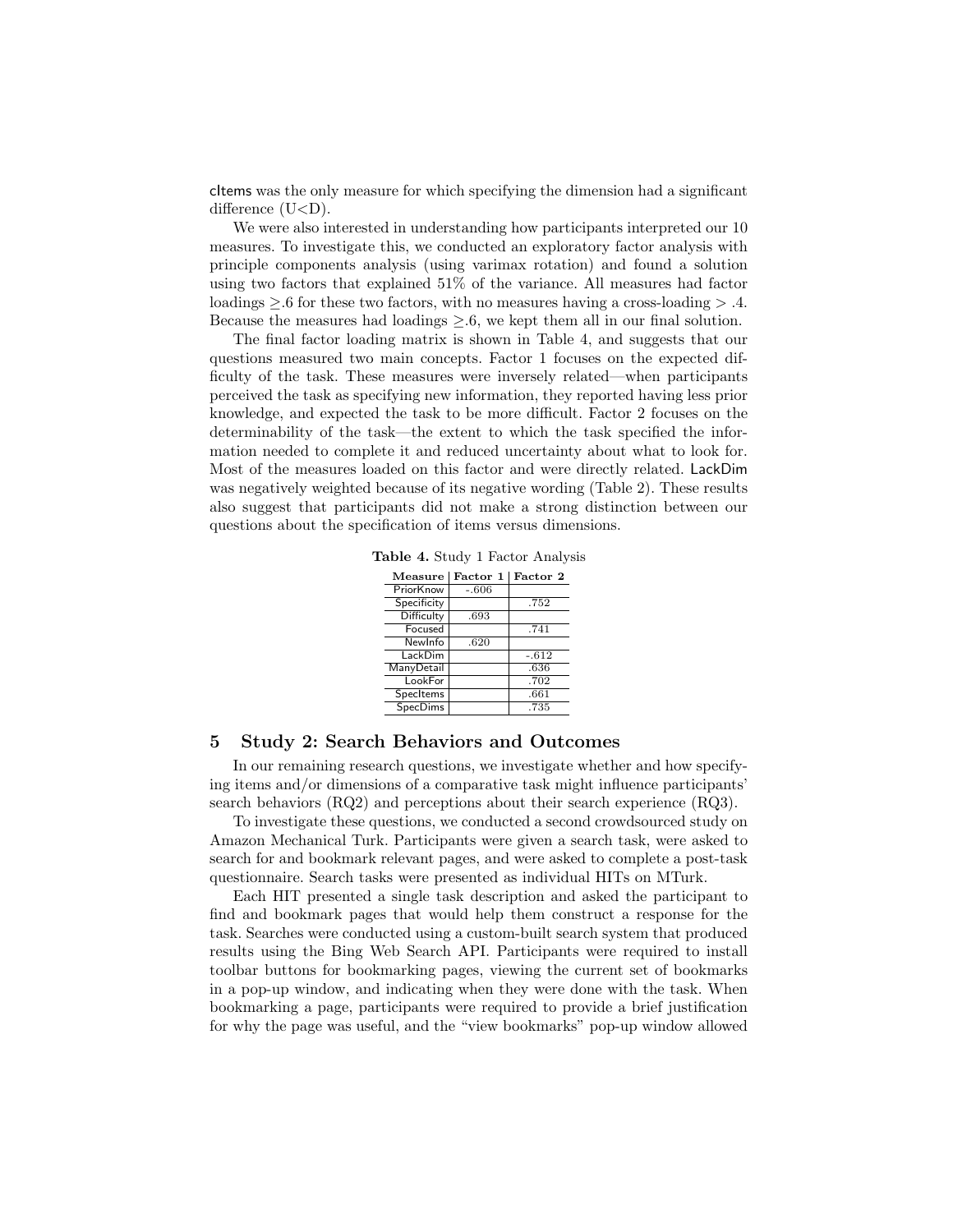participants to delete bookmarks. Participants were required to bookmark at least 3 pages before finishing the HIT. Participants were paid \$0.30 USD per HIT and were offered an \$0.30 USD bonus if they bookmarked five or more pages. After finishing the task, participants completed a post-task questionnaire with questions about their level of enjoyment, engagement, interest increase, knowledge increase, perceived task difficulty, satisfaction with their solution and search strategy, and about how much time pressure they felt.

For each of our 17 task groups and 4 levels of task determinability, our goal was to collect data from 15 to 20 participants. To this end, we posted a total of 1,360 HITs on MTurk  $(17 \times 4 \times 20)$ . Participants were randomly assigned to task-group/determinability-level combinations, but were not allowed to complete tasks from the same group (topic) more than once. Once all combinations of task topic and determinability level had data from at least 15 participants, we stopped the data collection. In total, we collected data for 1, 317 search tasks and 348 participants. We recruited U.S. MTurk workers with a ≥95% acceptance rate.

Study 2 Search Behavior Results (RQ2): For this and the next analysis, we conducted one-way ANOVAs to investigate the differences of determinability on each measure. Results for RQ2 are presented in Table 5. The first eight measures are associated with the level of search effort (e.g., number of queries, clicks, bookmarks, time between the query and the first SERP click (if any), and time to completion in seconds). The next two measures suggest trial-and-error (e.g., number of queries without a click and queries without a bookmark). Finally, the last four measures capture the extent to which participants' searches diverged from other participants who completed the same combination of taskgroup and determinability level. The query log-likelihood measure was computed by first generating a language model from all queries issued by the other participants who completed the same task-group/determinability combination, and then measuring the average log-likelihood of the participant's queries. A lower log-likelihood score indicates that the participant's queries contained language that was not frequently used by the other participants. Similarly, the last three measures are associated with the number of queries, query terms, and clicked URLs that were *not* observed in search sessions from the other participants.

Table 5 shows two important trends. The first main trend is that specifying the dimension had a strong effect on search behavior. This can be seen by comparing task versions D and B (the two versions where the dimension was specified) with tasks versions U and I (the two versions where the dimension was not specified). In terms of search effort, task versions D and B had significantly more queries, longer queries, and fewer clicks and bookmarks per query. It also took longer for participants to produce the first SERP click after issuing a query, suggesting that participants had more difficulty identifying relevant results. Task versions D and B also had more evidence of trial-and-error (more queries without clicks and bookmarks), although the differences were not significant. Finally, in terms of search strategy, while completing task versions D and B, participants issued significantly more unique queries (as evidenced by the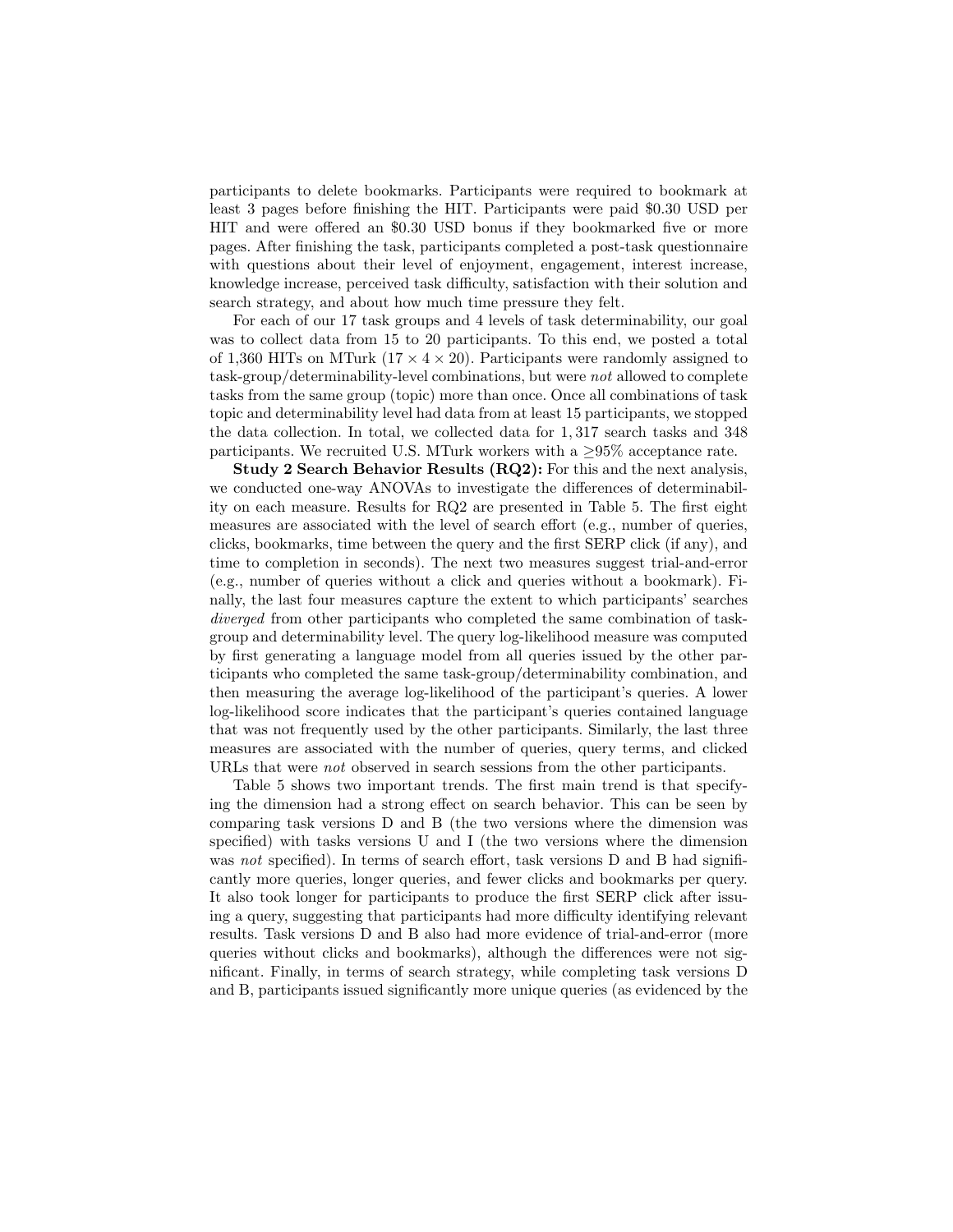lower query log-likelihood and greater number of unique queries), and clicked on more unique URLs.

Table 5. Study 2 Search Behavior Results. The task versions with a specified dimension are shown with gray background

|                         | Unspecified $(U)$ | Items $(I)$     | Dimension $(D)$ | Both(B)         | $\boldsymbol{p}$ | post-hoc  |
|-------------------------|-------------------|-----------------|-----------------|-----------------|------------------|-----------|
| Queries                 | 1.91(1.44)        | 1.93(1.48)      | 2.32(1.61)      | 2.35(1.68)      | .000             | U,I < D,B |
| QueryLength             | 7.42(4.37)        | 7.76(3.34)      | 9.28(6.99)      | 9.47(5.81)      | .000             | U,I < D.B |
| Clicks                  | 5.91(3.10)        | 6.06(3.11)      | 6.38(3.49)      | 6.07(2.96)      | .300             |           |
| <b>ClicksPerQuery</b>   | 4.04(2.62)        | 4.04(2.32)      | 3.58(2.23)      | 3.50(2.29)      | .003             | U.I > D.B |
| <b>TimeToFirstClick</b> | 10.92(24.42)      | 8.88 (9.55)     | 11.55(22.93)    | 14.60 (33.38)   | .028             | I < B     |
| Bookmarks               | 4.35(1.10)        | 4.46(1.17)      | 4.45(1.18)      | 4.35(1.15)      | .417             |           |
| <b>BooksPerQuery</b>    | 3.12(1.55)        | 3.20(1.61)      | 2.71(1.54)      | 2.68<br>(1.58)  | .000             | U.I > D.B |
| CompletionTime          | 330.56 (238.13)   | 353.94 (252.38) | 374.75 (292.06) | 373.21 (288.97) | .128             |           |
| QueriesWOClicks         | 0.37(0.80)        | 0.32(0.79)      | 0.39(0.77)      | 0.42(0.81)      | .440             |           |
| QueriesWOBooks          | 0.50(0.97)        | 0.47(0.93)      | 0.61(1.07)      | (1.03)<br>0.61  | .146             |           |
| QueryLogLike            | $-46.65(28.28)$   | $-46.78(20.26)$ | $-58.85(45.37)$ | $-57.81(36.95)$ | .000             | U.I> D.B  |
| <b>UniqueQueries</b>    | 1.31(1.49)        | 1.42(1.57)      | 1.82(1.71)      | 1.90(1.79)      | .000             | U,I < D,B |
| <b>UniqueQTerms</b>     | 0.84(1.56)        | 0.83(1.68)      | 1.02(1.70)      | 0.84(1.48)      | .398             |           |
| UniqueURLs              | 1.14(1.49)        | 1.17(1.51)      | 1.60(1.84)      | 1.31(1.47)      | .001             | U.I < D   |

The second important trend is that specifying the items did not have a strong effect. This can be seen by comparing between pairs of task versions where the only difference was the specified items (compare U vs. I and D vs. B). Both pairs of task versions were associated with similar amounts of search effort and divergence of search strategy. In fact, our post-hoc comparisons revealed no significant differences between task versions U and I and between D and B.

Study 2 Post-task Questionnaire Results (RQ3): Table 6 summarizes our post-task questionnaire results. Task determinability had a significant effect on several measures: knowledge increase, perceived difficulty, overall satisfaction, and satisfaction with the search strategy.

The trends in this data largely match the search behavior results reported in Table 5—specifying the dimension often had more impact than specifying the items. Table 6 shows that task versions D and B had lower overall satisfaction and lower satisfaction with the search strategy as compared to versions I and U, and that task version B had higher levels of difficulty than versions U and I. Tasks versions D and B also had lower ratings for enjoyment, engagement, and interest increase, but these differences did not reach statistical significance. Interestingly, knowledge increase was highest for task version I. Overall, these trends are consistent with the search behavior results and illustrate how specifying the dimension increased the effort required.

Table 6. Study 2 Post-Task Questionnaire Results. The task versions with a specified dimension are shown with gray background.

|                     | Unspecified $(U)$ | Items $(I)$ | Dimension $(D)$ | Both $(B)$ | $\boldsymbol{v}$  | post-hoc  |
|---------------------|-------------------|-------------|-----------------|------------|-------------------|-----------|
| Enjoyment           | 4.69(1.69)        | 4.73(1.66)  | 4.47(1.76)      | 4.44(1.77) | .062              |           |
| Engagement          | 5.02(1.65)        | 5.07(1.71)  | 4.89(1.67)      | 4.90(1.74) | .448              |           |
| InterestInc         | 4.59(1.86)        | 4.74(1.73)  | 4.50(1.89)      | 4.51(1.87) | .297              |           |
| Knowledgelnc        | 5.03(1.57)        | 5.36(1.39)  | 5.09(1.47)      | 5.11(1.56) | .022              | U.D.B < I |
| Difficulty          | 2.47(1.42)        | 2.51(1.48)  | 2.62(1.47)      | 2.85(1.58) | .005              | U.I < B   |
| OverallSat          | 5.64(1.45)        | 5.61(1.51)  | 5.38(1.50)      | 5.27(1.59) | .004              | U.I> D.B  |
| StrategySat         | 5.73(1.38)        | 5.67(1.40)  | 5.47(1.46)      | 5.46(1.52) | .029              | U> D.B    |
| <b>TimePressure</b> | 3.25(1.94)        | 3.14(1.89)  | 3.30(1.89)      | 3.24(1.91) | $.773$ $^{\circ}$ |           |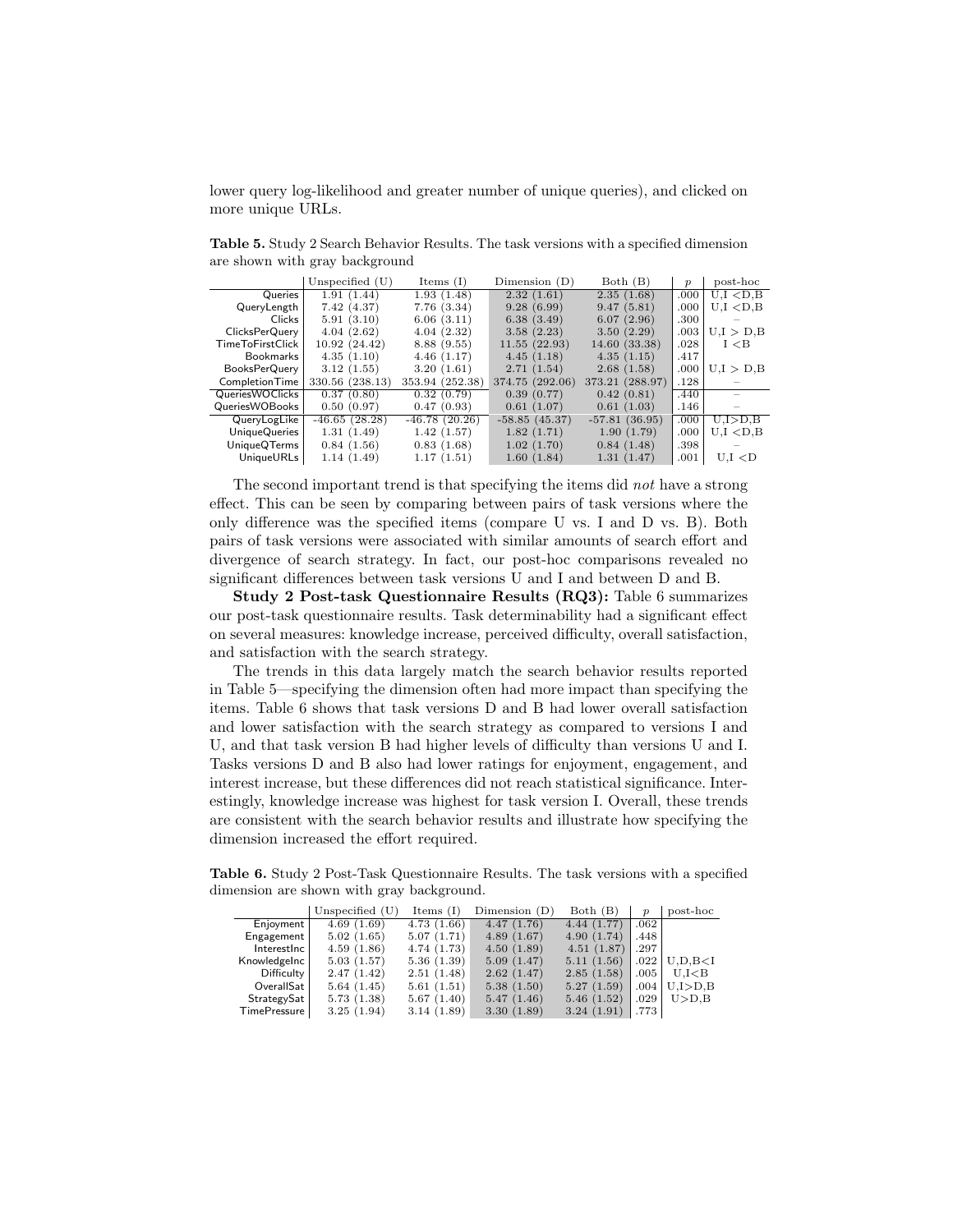# 6 Discussion

In this work, we set out to explore a novel method for manipulating the determinability of comparative search tasks. Our results reveal interesting points about how our manipulation of items and dimensions influenced participants' pre-search perceptions of a task, as well as their search behaviors and outcomes.

Study 1: Including the items in the task description influenced participants to perceive the task as being more focused and reduced their uncertainty about what to look for. Including the items also led participants to report that the tasks contained new information and that their prior knowledge of the task domain was lower. The same effects were not observed when the dimension was included. This was surprising to us. We expected that adding constraints of either type (items or dimensions) would increase participants' perceptions of determinability, and that there might even be an additive effect.

One possible explanation is that participants did not notice the dimension in the task description as much as they noticed the items. Another explanation is that participants did not perceive the dimension as being as strong of a constraint as the items. The items were specified as concrete noun phrases, while the dimensions were often specified as abstract concepts (e.g., "side-effects", "effectiveness", "performance", "success rate", "difficulty to learn"). These results have implications for how we define and operationalize determinability—it is not sufficient to assume that a task with more constraints is perceived to be more determinable. Based on our observations, constraints are not equal in their influence on determinability prior to working on the task.

Study 2: In Study 2, we found two interesting results: (1) specifying the items did not have an effect, and (2) specifying the dimensions did have an effect, but it was the opposite of what we expected. Based on the results of Study 1, it could be expected that specifying the items would make the task easier in Study 2. However, in Study 2, specifying the items did not yield differences in the search process or outcome measures. This may be because in the conditions where the items were *not* specified, participants were able to engage in satisficing behaviors, by bookmarking the most easily found pages or finding pages containing summaries of items.

The second interesting result from Study 2 is that specifying the dimension led to more difficult search tasks, as evidenced by greater levels of search activity, more divergent search strategies, greater levels of experienced difficulty, and lower levels of knowledge increase and satisfaction. In our initial view, we expected that adding both items and dimensions would reduce uncertainty (increasing determinability) and make the tasks easier to complete. However, adding the dimension constraint made the task more difficult, possibly because its determinability was actually reduced.

Task determinability involves uncertainly about different aspects of the task the task inputs, required outcomes, and processes involved. It is possible that specifying the dimension narrowed the scope of the task and therefore reduced the uncertainly of the task outcome, but increased the uncertainty of the search process in different ways.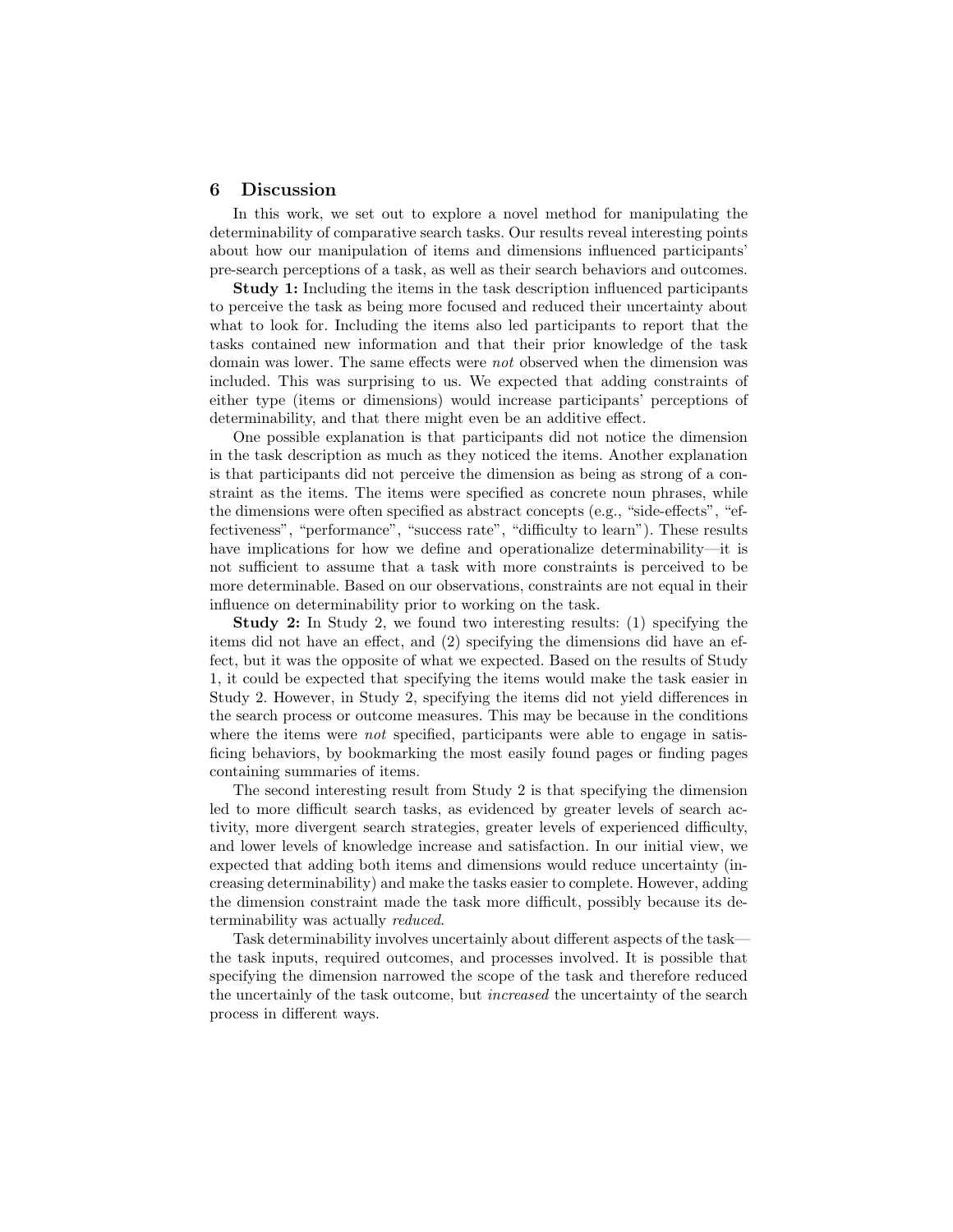One possibility is that the dimensions of a comparative task may not be natural query-like concepts. For example, consider our "cooking skillet materials" task in Table 1. The dimension required participants to find information on how cooking materials are able to distribute heat uniformly. The language surrounding a dimension may be unknown or varied, making it more difficult to construct effective queries and identify relevant content. To gain more insight, one of the authors manually coded all queries submitted by our Study 2 participants as either containing at least one item and/or containing at least one dimension. Across all determinability levels, there were 1,441 queries with at least one item and 960 queries with at least one dimension. Indeed, this analysis suggests that it was easier for participants to explicitly search for items versus dimensions.

A second explanation is that many of our dimensions (e.g., "side-effects", "effectiveness", "performance", "success rate", "ease of cleaning", "difficulty to learn") may have introduced subjectivity into the task. Including such dimensions may have required participants to judge the credibility of information or synthesize different opinions.

Based on Bell and Ruthven's factors of determinability [3], including the dimension might have *increased* uncertainty in terms of the strategy for searching and identifying relevant content, as well as the need to integrate information from different sources. Interestingly, our results suggest that participants did not recognize this added complexity from the dimension from simply reading the task description (Study 1).

Summary: Our results provide insights into the complex relationship between task constraints and level of determinability. Our results suggest three important findings. First, task constraints that are perceived as making the task more focused may not yield differences in search behaviors and outcomes. In our case, omitting the items might have allowed participants to engage in satisficing behaviors when conducting the search (e.g., limiting the search to items found early on). Second, adding constraints to a task may not necessarily make it easier. In our case, specifying the dimension led to more search effort, possibly by introducing more uncertainty into the search process (e.g., constructing queries, identifying relevant content, and dealing with subjective information). Finally, while adding constraints may make a task harder, this may not be perceived before actually working on the task. This is the classic "you don't know what you don't know" paradox. In our case, participants did not perceive tasks with the dimension as being different than those without. However, the dimension led to more search activity, higher levels of difficulty, and lower levels of satisfaction. It is possible that participants experienced the added uncertainty only after starting the task (not by simply reading the description).

## 7 Conclusion

In this paper, we sought to create tasks with varying degrees of determinability, defined as the level of uncertainty regarding the task inputs, outputs, and processes involved. We focused on a specific task type (comparative tasks) and introduced a method for systematically varying task components (the items to be compared and/or the dimension by which to compare them). By including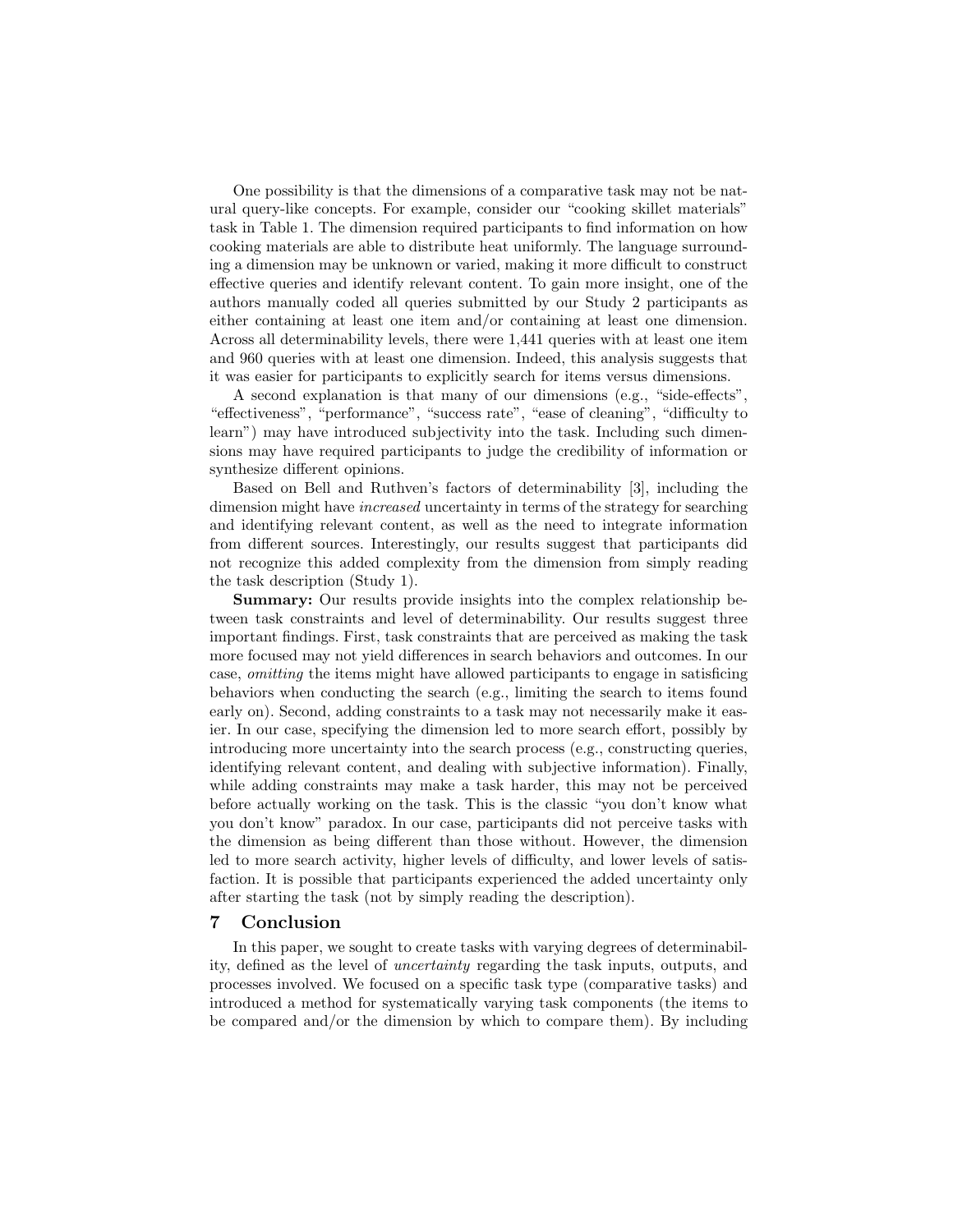specific items or the dimension in the task description, we expected to narrow the scope of the task, increasing its determinability, and make it easier to complete.

Our results reveal a more complex situation. In Study 1, participants perceived differences in the tasks based on the items, but not the dimensions, possibly because the dimensions were more subtle in the task description. In Study 2, the items did not have an effect on search behaviors and outcomes (possibly due to satisficing behaviors in the absence of the items) and the dimensions actually made the search task harder. Interestingly, adding the dimension might have made the task less determinable by introducing uncertainly into the search process. A post-hoc analysis suggests that it was easier for participants to query for items than dimensions.

Our results have implications for experimental design, the design of search systems, and for frameworks of information seeking. From an experimental design standpoint, our results illustrate how subtle differences in task descriptions can have significant (and unexpected) influences on perceptions of tasks and on search behaviors. Wildemuth et al. [15] called for more research to investigate the impacts of task characteristics. Our results address this call, providing a detailed view of the effects of a specific, systematic manipulation of task determinability. From a system design perspective, our results suggest that providing recommendations or choices of dimensions in an interface (e.g., faceted search) may be especially helpful to users working on comparative tasks. Finally, our results provide additional insights into the role of a priori determinability in information seeking.

Acknowledgments. This work was supported in part by NSF grants IIS-1552587 and IIS-1451668. Any opinions, findings, conclusions, and recommendations expressed in this paper are those of the authors and do not necessarily reflect the views of the NSF.

#### References

- 1. L. W. Anderson and D. R. Krathwohl. A taxonomy for learning, teaching, and assessing: A revision of Bloom's taxonomy of educational objectives. 2001.
- 2. J. Arguello. Predicting search task difficulty. In ECIR. Springer-Verlag, 2014.
- 3. D. J. Bell and I. Ruthven. Searchers' assessments of task complexity for web searching. In ECIR, pages 57–71. Springer-Verlag, 2004.
- 4. K. Byström and P. Hansen. Conceptual framework for tasks in information studies. JASIST, 56(10):1050–1061, 2005.
- 5. K. Byström and K. Järvelin. Task complexity affects information seeking and use. Information Processing & Management, 31(2):191–213, 1995.
- 6. D. J. Campbell. Task complexity: A review and analysis. The Academy of Management Review, 13(1):40–52, 1988.
- 7. R. Capra, J. Arguello, A. Crescenzi, and E. Vardell. Differences in the use of search assistance for tasks of varying complexity. In SIGIR, pages 23–32. ACM, 2015.
- 8. B. J. Jansen, D. Booth, and B. Smith. Using the taxonomy of cognitive learning to model online searching.  $IPM$ ,  $45(6):643-663$ , 2009.
- 9. D. Kelly, J. Arguello, A. Edwards, and W.-c. Wu. Development and evaluation of search tasks for iir experiments using a cognitive complexity framework. In ICTIR, pages 101–110. ACM, 2015.